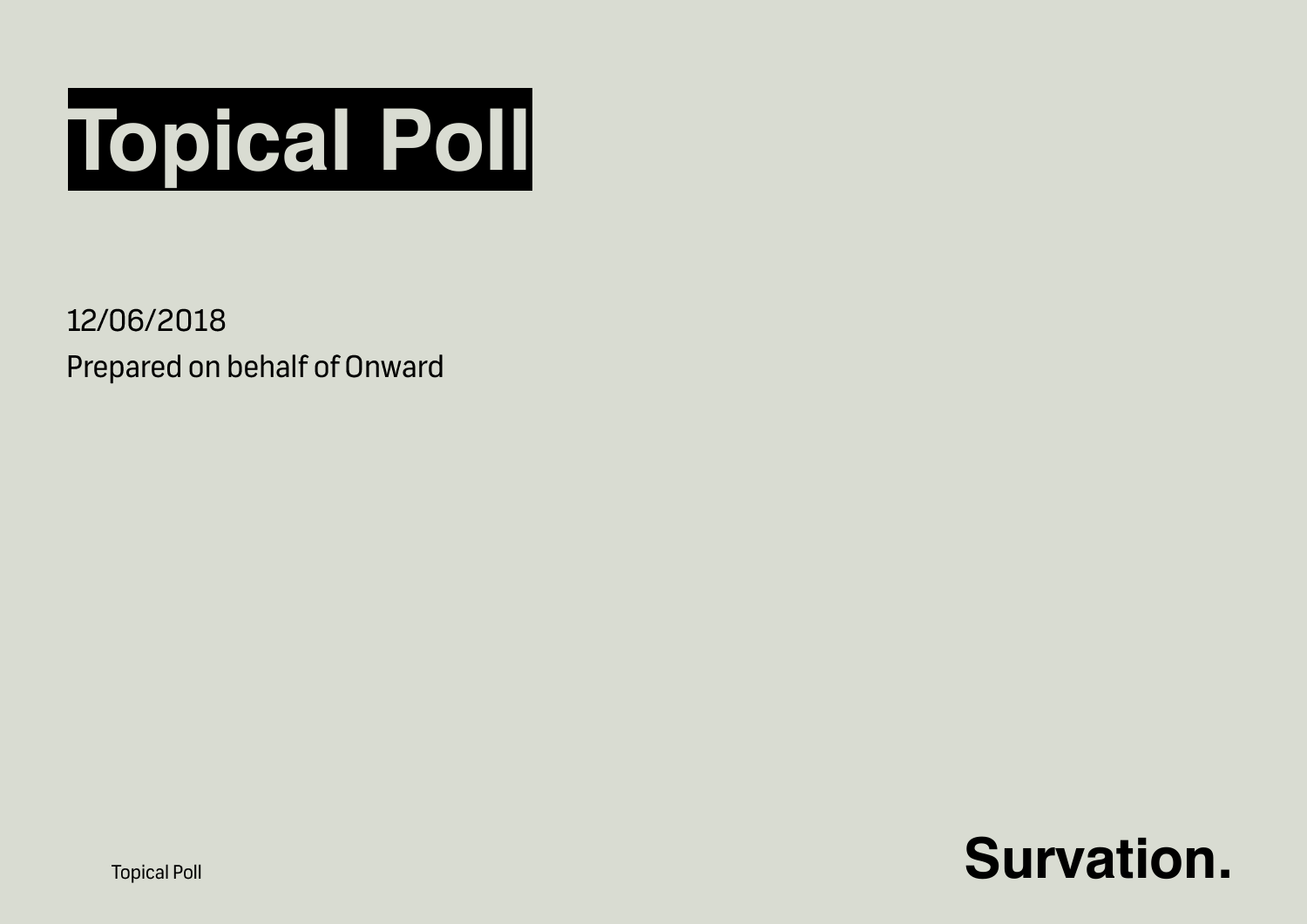## **Methodology**

### **Fieldwork Dates**

31st May 2018 - 4th June 2018

## **Data Collection Method**

The survey was conducted via online panel. Invitations to complete surveys were sent out to members of the panel. Differential response rates from different demographic groups were taken into account.

## **Population Sampled**

All residents aged 18+ in the United Kingdom

## **Sample Size**

2.012

## **Data Weighting**

Data were weighted to the profile of all UK adults aged 18+. Data were weighted by age, sex, region, household income, education, 2017 General Election vote and 2016 EU Referendum vote. Targets for the weighted data were derived from Office for National Statistics 2011 Census data and the results of the 2017 General Election and 2016 EU Referendum.

## **Margin of Error**

Because only a sample of the full population was interviewed, all results are subject to margin of error, meaning that not all differences are statistically significant. For example, in a question where 50% (the worst case scenario as far as margin of error is concerned) gave a particular answer, with a sample of 2,012 it is 95% certain that the 'true' value will fall within the range of 2.2% from the sample result. Subsamples from the cross-breaks will be subject to higher margin of error, conclusions drawn from crossbreaks with very small sub-samples should be treated with caution.

## **Survation.**

**Topical Poll**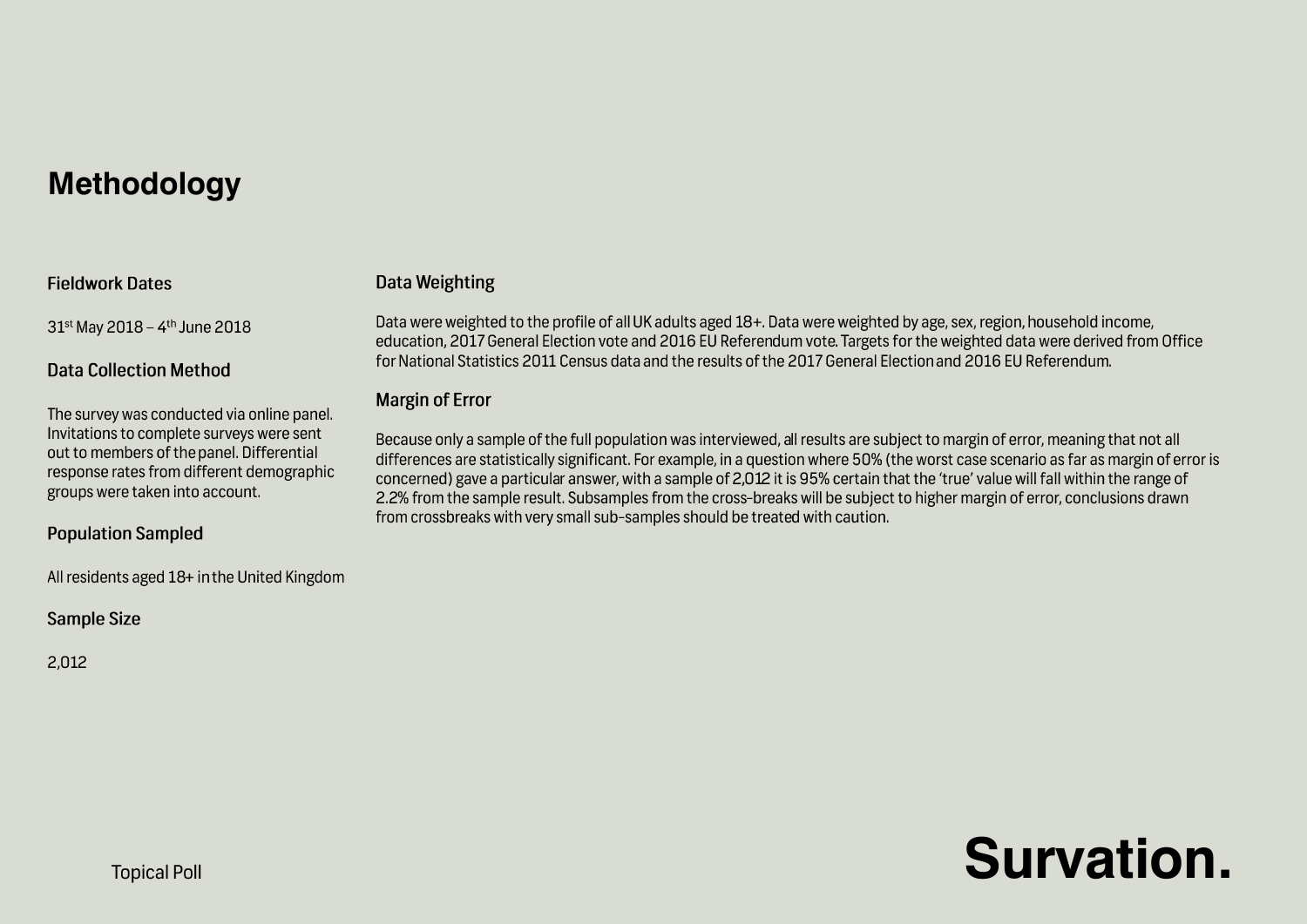### **Question presentation**

All data tables shown in full below, in order and wording put to respondents, including but not limited to all tables relating to published data and all relevant tables preceding them. Tables for demographic questions might not be included but these should be clear from the cross-breaks on published tables. In all questions where the responses are a list of parties, names or statements, these will typically have been displayed to respondents in a randomising order. The only questions which would not have had randomising responses would be those in which there was a natural order to maintain – e.g. a scale from "strongly agree" to "strongly disagree", a list of numbers from 0 to 10 or questions which had factual rather than opinion-related answers such as demographic information, "Other", "Don't know" and "Refused" responses are not randomised.

Not all questions will have necessarily been asked to all respondents - this is because they may be follow-on questions from previous questions or only appropriate to certain demographic groups. Lower response counts should make clear where this has occurred.

Data were analysed and weighted by Survation. For further information please contact: **Chris Hopkins** 02038189661 chris.hopkins@survation.com

If you are interested in commissioning a poll from us, please contact researchteam@survation.com for a prompt response to your enquiry and we'll call you right back with the appropriate person.

Sign up for our press releases at http://eepurl.com/mOK8T

Follow us on twitter:

www.twitter.com/survation for our regular survey work and political polling www.twitter.com/damiansurvation for Damian Lyons Lowe's twitter feed Survation are a member of The British Polling Council and abide by its rules: http://www.britishpollingcouncil.org Survation Ltd Registered in England & Wales Number 07143509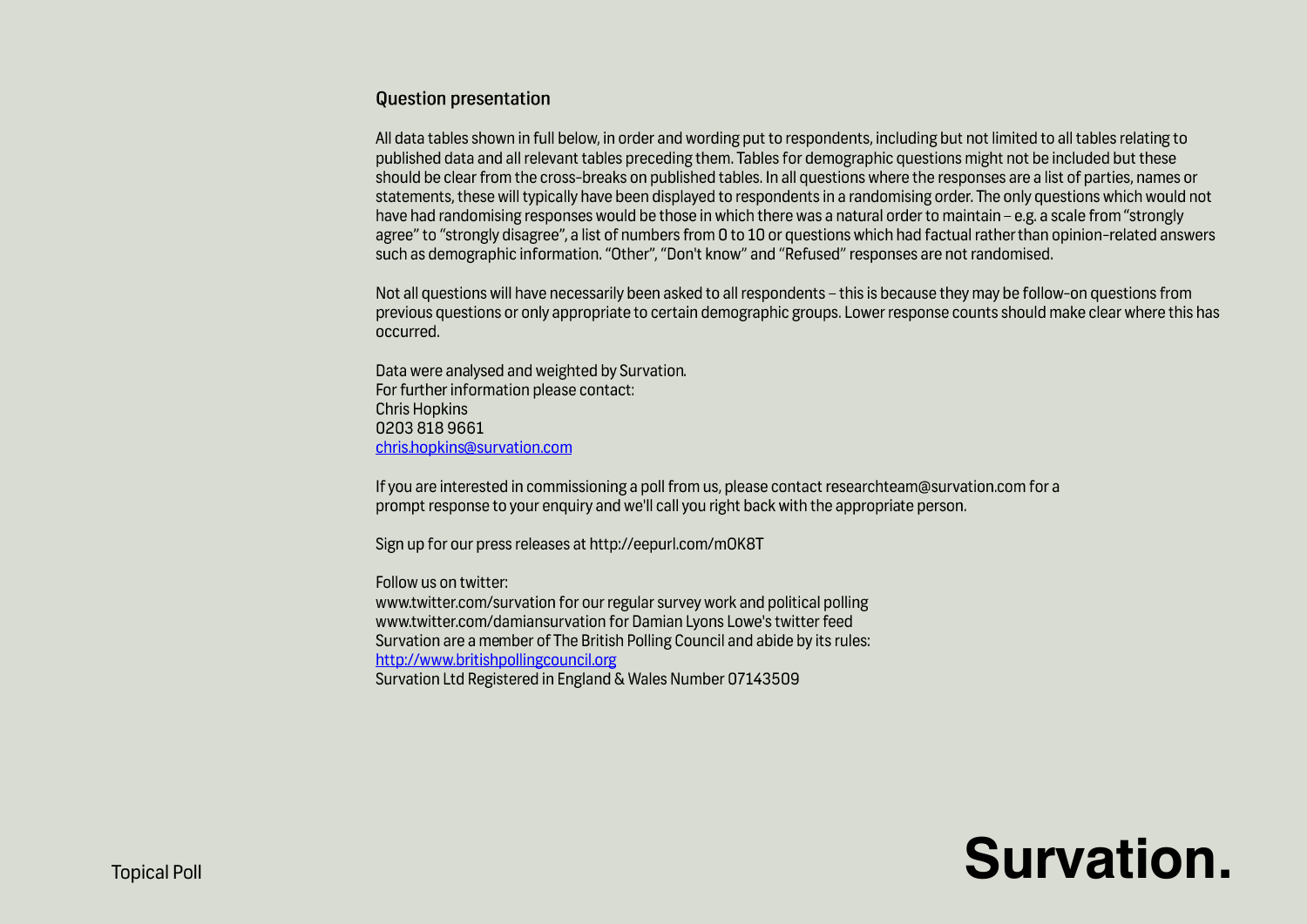5 Jun 2018

**Page 9**

Table 6<br>Q6. On a scale from 0-10, where 0 equals strongly disagree and 10 equals strongly agree, to what extent do you agree or disagree with each of the following statements?<br>"The Conservative Party understands the issues

|                          | Total        |                                           | Sex<br>Aae   |                   |      |       |             |               |                |            | <b>Education Level</b>                                                                               |        |        |            | HH Income p.a. |             |           |            | Socio-Economic Group |               |              |        | 2017 GE Vote |            |       |                 | 2016 EU Ref Vote |               |               |                    |                       |        |                           |        | Region12              |                                                                |        |        |        |       |          |
|--------------------------|--------------|-------------------------------------------|--------------|-------------------|------|-------|-------------|---------------|----------------|------------|------------------------------------------------------------------------------------------------------|--------|--------|------------|----------------|-------------|-----------|------------|----------------------|---------------|--------------|--------|--------------|------------|-------|-----------------|------------------|---------------|---------------|--------------------|-----------------------|--------|---------------------------|--------|-----------------------|----------------------------------------------------------------|--------|--------|--------|-------|----------|
|                          |              | Male Female                               |              | 18-24 25-34 35-44 |      |       | 45-54 55-64 |               | $65+$          |            | Level 2/<br>NQ / Level Apprentices<br>hip / Other   Level 3   Level 4   £19,999   £39,999   £40,000+ |        |        | $E0 -$     | £20,000 -      |             | <b>AB</b> | C1         | C <sub>2</sub>       | DE            | CON          | LAB    | LD           | <b>SNP</b> | Other | Did not<br>vote | Leave            | Remain        | Londor        | East of<br>England | South East South West |        | East<br>Midlands Midlands | West   | Yorkshire &<br>Humber | North East   North West   England   Scotland   Wales   Ireland |        |        |        |       | Northern |
| Unweighted Total         | 2012         | 907                                       |              |                   | 363  |       |             | 396           | 493            |            |                                                                                                      | 324    | 803    | 543        | 887            | 520         | 674       | 724        | 272                  | 342           | 711          | 603    |              |            | 165   | 301             | 830              | 802           | 240           | 220                |                       |        |                           |        |                       |                                                                |        |        |        |       |          |
| Weighted Total           | 2012         | 981                                       |              |                   |      |       |             |               |                |            |                                                                                                      |        |        |            |                |             |           |            |                      |               |              |        |              |            |       |                 |                  |               |               |                    |                       |        |                           |        |                       |                                                                |        |        |        |       |          |
| 0 (strongly<br>disagree) | 421<br>20.9% | 192<br>19.6%                              | 228<br>22.19 |                   |      |       |             |               |                | 20.7       |                                                                                                      | 25.2%  |        | 26.19      |                |             |           |            |                      |               | 2.5%         |        |              |            |       | 26.7%           | 136<br>16.1%     | 208           |               |                    |                       |        |                           |        |                       |                                                                |        |        |        | 29.7% | 23.3%    |
|                          | 104<br>5.2%  | 50<br>5.1%                                | 55           |                   |      |       |             |               |                |            |                                                                                                      |        |        |            |                |             | 4.5%      |            | 4.8%                 |               |              |        |              |            |       |                 | 3.6%             | 49            |               |                    |                       |        |                           |        |                       |                                                                |        |        |        |       |          |
|                          | 139<br>6.9%  | 6.8%                                      |              |                   |      |       | 5.5%        | 5.2%          | -39<br>8.5%    | 49         | 7.0%                                                                                                 | 6.2%   |        | 7.1%       | 7.5%           | 40          | 6.3%      | 62<br>8.8% | 6.2%                 | 20            | 2.1%         |        |              |            |       |                 | 51               | 55            |               |                    |                       |        |                           |        |                       |                                                                |        |        |        | 9.2%  | 3.0%     |
|                          | 148<br>7.4%  | 58<br>5.9%                                | 8.8%         |                   |      |       |             |               |                |            |                                                                                                      |        |        | 10.09      |                |             |           |            |                      |               | 2.9%         |        |              |            |       |                 | 6.3%             |               |               |                    |                       |        |                           |        |                       |                                                                |        |        |        |       |          |
|                          | 138<br>6.9%  | 63<br>6.4%                                |              | 3.6%              | 5.0% |       | 7.0%        | 10.4%         | 7.2%           | 7.3%       | 7.9%                                                                                                 | 6.4%   | 5.5%   | 8.3%       | 42<br>6.1%     | 6.4%        | 5.8%      | 50<br>7 1% | 6.0%                 |               | 6.1%         |        |              |            | 8.3%  | 20<br>6.5%      | 57<br>6.7%       |               | 4.1%          | 9.5%               |                       |        |                           | 6.5%   |                       |                                                                |        |        |        | 3.7%  | 8.8%     |
|                          | 300<br>14.9% | 120<br>12.2%                              | 17.5%        |                   |      |       |             |               |                | 14.8%      |                                                                                                      |        | 14.8%  | 15.7%      | 19<br>17.5%    |             |           |            |                      |               | 16.7%        |        |              |            |       | 20.7%           | 122<br>14.4%     | 14.0%         | 9.6%          |                    |                       |        |                           |        |                       |                                                                |        |        |        |       | 24.3%    |
|                          | 193<br>9.6%  | 99<br>10.1%                               |              |                   |      |       |             |               | 10.89          |            | 7.8%                                                                                                 | 7.7%   | 10.2%  | 6.6%       | 69<br>10.1%    | 83<br>12.2% | 9.6%      |            | 11.0%                | 9.1%          | 104<br>14.9% |        |              |            | 8.5%  | 9.2%            | 11.2%            |               | 8.3%          | 22<br>12.0%        |                       |        |                           |        |                       |                                                                |        |        | 12.4%  | 3.3%  | 6.8%     |
|                          | 190<br>9.4%  | 10.3%                                     | 89<br>8.6%   |                   |      |       |             |               | $13.4^{\circ}$ |            |                                                                                                      |        |        |            | 70             |             |           |            | 8.8%                 |               | 19.0%        |        |              |            |       |                 |                  |               | 10.2%         | 22                 |                       |        |                           |        |                       |                                                                |        |        |        |       |          |
|                          | 145<br>7.2%  | 8.2%                                      | 6.3%         | 4 4%              |      | 7.10/ |             |               | -47<br>10.4%   | 6.7%       |                                                                                                      | 7.8%   | 8.2%   | 26<br>4.5% | 6.0%           | 10.5%       | 11.2%     | 6.3%       | 6.2%                 |               | 14.2%        |        |              |            |       | 13<br>4.3%      | 79<br>9.3%       | 52<br>6.6%    | 9.9%          | 9.2%               |                       |        |                           |        |                       |                                                                |        |        |        |       | 2.9%     |
|                          | 117<br>5.8%  | 67<br>6.9%                                |              | 3.8%              |      |       |             |               | 20             | 5.9%       |                                                                                                      | 3.2%   |        | 5.5%       | 3.5%           |             | 9.9%      | 3.2%       |                      |               | 8.5%         |        |              |            |       |                 | 7.1%             |               | 17.0%         |                    |                       |        |                           |        |                       |                                                                |        |        |        |       |          |
| 10 (strongly agree)      | 117<br>5.8%  | 83<br>8.4%                                | 3.3%         | 4.9%              |      |       |             | 7.4%          | 7.4%           | 38<br>5.2% | 26<br>5.3%                                                                                           | 6.8%   | 6.5%   | 20<br>3.4% | 41<br>6.0%     |             | 9.4%      | 4.0%       | 6.4%                 |               | 11.2%        |        |              |            |       | 0.8%            | 64<br>7.6%       | 4.6%          | 12.3%         | 3.0%               | 6.5%                  | 7.9%   |                           |        |                       |                                                                |        |        |        | 7.6%  | 3.3%     |
| SIGMA                    | 2012         | 100.0% 100.0% 100.0% 100.0% 100.0% 100.0% |              |                   |      |       | 100.0%      | 100.0% 100.0% |                | 100.0%     | 100.0%                                                                                               | 100.0% | 100.0% | 100.0%     | 682<br>100.0%  | 100.0%      | 100.0%    | 100.0%     |                      | 100.0% 100.0% |              | 100.0% | 100.0%       | 100.0%     |       | 100.0%          | 100.0%           | 785<br>100.0% | 263<br>100.0% | 100.0%             | 100.0%                | 100.0% | 100.0%                    | 100.0% | 100.0%                | 100.0%                                                         | 100.0% | 100.0% | 100.0% |       |          |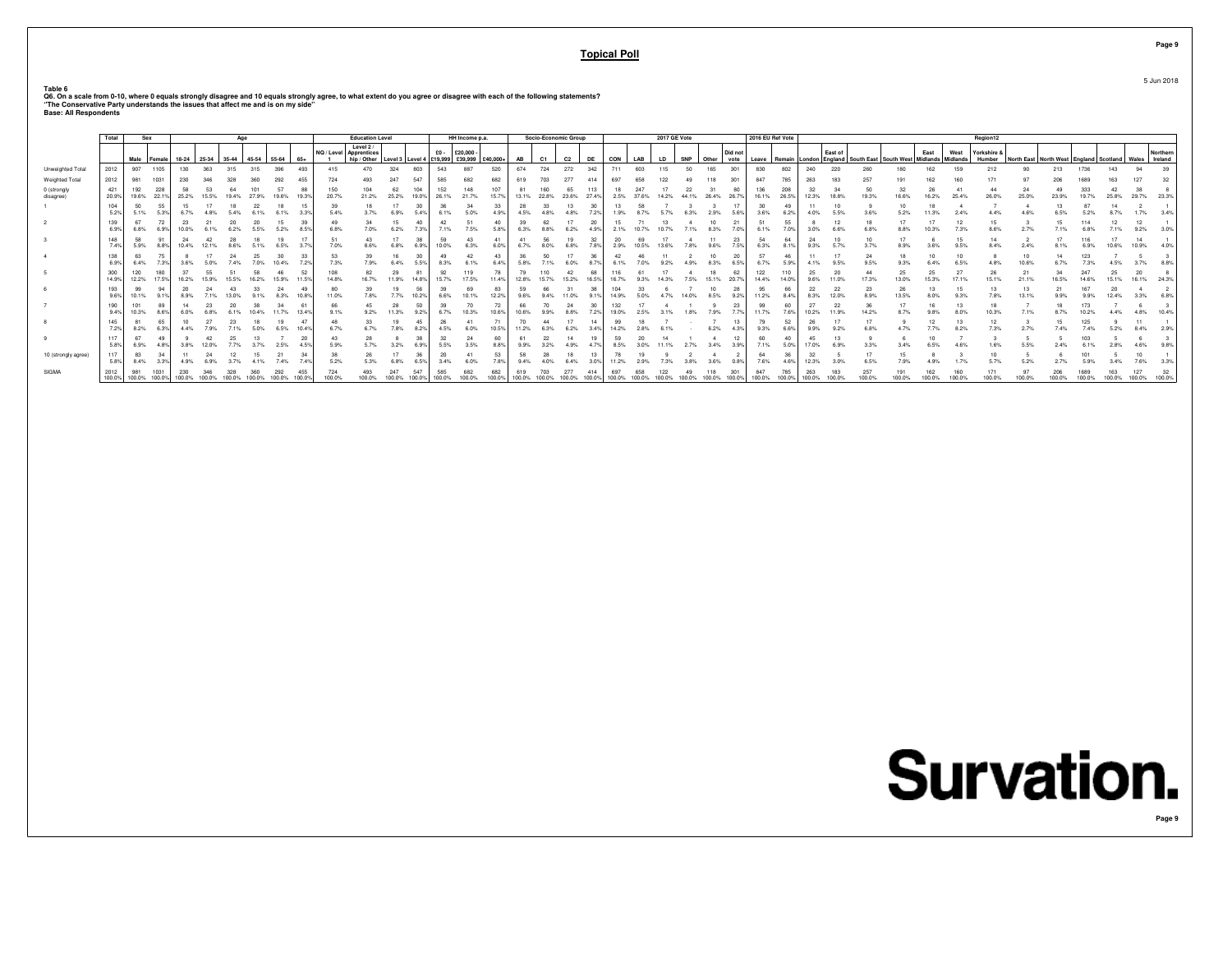5 Jun 2018

**Page 10**

Table 7<br>Q7. On a scale from 0-10, where 0 equals strongly disagree and 10 equals strongly agree, to what extent do you agree or disagree with each of the following statements?<br>"The Labour Party understands the issues that

|                          | Total                                      | Sex<br>Age<br>Male Female 18-24 25-34 35-44 45-54 55-64 |             |       |  |        |        |        |               |              | <b>Education Level</b>                                                                   |        |        |        | HH Income p.a. |      |           |                | Socio-Economic Group |        |        |            | 2017 GE Vote |            |            |             |              | 2016 EU Ref Vote |               |         |                                                        |        |        |        | Region12              |                                                                |        |        |    |          |
|--------------------------|--------------------------------------------|---------------------------------------------------------|-------------|-------|--|--------|--------|--------|---------------|--------------|------------------------------------------------------------------------------------------|--------|--------|--------|----------------|------|-----------|----------------|----------------------|--------|--------|------------|--------------|------------|------------|-------------|--------------|------------------|---------------|---------|--------------------------------------------------------|--------|--------|--------|-----------------------|----------------------------------------------------------------|--------|--------|----|----------|
|                          |                                            |                                                         |             |       |  |        |        |        | $65+$         |              | NQ / Level Apprentices<br>hip / Other   Level 3   Level 4   £19,999   £39,999   £40,000+ |        |        | $E0 -$ | £20,000        |      | <b>AB</b> | C <sub>1</sub> | C <sub>2</sub>       | DE     | CON    | <b>LAB</b> | <b>LD</b>    | <b>SNP</b> | Other vote | Did not     |              | Leave Remain     |               | East of | London England South East South West Midlands Midlands |        | East   | West   | Yorkshire &<br>Humber | North East   North West   England   Scotland   Wales   Ireland |        |        |    | Northern |
| Unweighted Total         | 2012                                       | 907                                                     | 1105        |       |  |        |        | 306    | 493           |              |                                                                                          | 324    | 803    | 543    | 887            | 520  | 674       | 724            | 272                  | 342    | 711    | 603        |              | 50         | 165        | 301         | 830          | 802              | 240           | 220     | 260                                                    |        |        |        |                       |                                                                | 213    |        |    | 39       |
| Weighted Total           | 2012                                       |                                                         |             |       |  |        |        |        |               |              |                                                                                          |        |        |        |                |      |           |                |                      |        |        |            |              |            |            |             |              |                  |               |         |                                                        |        |        |        |                       |                                                                |        |        |    |          |
| 0 (strongly<br>disagree) | 423<br>21.0%                               | 255<br>26.1%                                            | 16.3%       |       |  |        |        |        |               | 159<br>22.0% | 20.2%                                                                                    |        | 20.3%  | 16 1%  |                |      |           |                |                      |        |        |            |              |            |            |             | 285<br>33.6% |                  | 13.7%         | 27.39   |                                                        |        |        |        |                       |                                                                |        |        |    | 31.0%    |
|                          | 109<br>5.4%                                |                                                         |             |       |  |        |        |        |               |              |                                                                                          |        |        |        |                |      |           |                |                      |        |        |            |              |            |            | 5.2%        | 6.7%         |                  | 29%           | 7.2%    |                                                        |        |        |        |                       |                                                                |        |        |    | 10.0%    |
|                          | 133<br>6.6%                                | 6.4%                                                    | 6.8%        |       |  |        |        |        | $9.8^{\circ}$ |              |                                                                                          | 7.3%   | 7.6%   | 5.2%   |                | 49   |           |                |                      | 25     | 10.10/ |            |              |            | 12.5%      | 19          | 7.3%         | 7.0%             | 2.9%          | 7.2%    |                                                        |        |        |        |                       |                                                                |        |        |    | 3.1%     |
|                          | 154<br>7.7%                                | 7.5%                                                    |             |       |  |        |        |        |               |              |                                                                                          | 7.0%   |        |        | 8.0%           |      |           |                |                      |        |        |            |              |            |            | 7.6%        | 6.6%         |                  |               |         |                                                        |        |        |        |                       |                                                                |        |        |    | 6.4%     |
|                          | 135<br>6.7%                                | 5.8%                                                    | 7.5%        |       |  |        | 6.5%   | 7.8%   | 5.7%          | 7.2%         | 8.2%                                                                                     | 4.4%   | 5 7%   | 8.4%   | 40<br>5.9%     | 6.5% | 6.1%      |                | 6.2%                 | 7.8%   | 8.5%   |            | 12.1%        |            | 4.0%       | 30<br>10.0% | 6.8%         |                  | 3.5%          | 6.6%    | 8.0%                                                   | 8.5%   |        |        |                       |                                                                |        |        | 1% | 3.4%     |
|                          | 257<br>12.8%                               |                                                         |             |       |  |        |        |        |               | 102<br>14.1% |                                                                                          | 13.6%  |        | 14.4%  | 108            |      | 10 4%     |                |                      |        | 7.8%   |            |              |            |            | 22.2%       | 12.0%        |                  | 9.3%          | 10.79   |                                                        |        |        |        |                       |                                                                |        |        |    |          |
|                          | 176<br>8.8%                                | 7.5%                                                    | 102<br>9.9% |       |  |        |        |        |               | 63           |                                                                                          | 8.2%   | 8.7%   | 10.2%  | 56<br>8.3%     |      |           |                | 7.8%                 |        | 3.9%   |            |              |            |            | 6.2%        | 7.5%         |                  | 7.9%          | 12.9%   |                                                        |        |        |        |                       |                                                                |        |        |    | 11 7%    |
|                          | 195<br>9.7%                                | 10.3%                                                   |             |       |  |        |        |        |               |              |                                                                                          | 12.3%  |        |        |                |      | 9.3%      |                |                      |        | 2.5%   |            |              |            |            | $R = 0$     | 6.8%         |                  | 13.9%         |         |                                                        |        |        |        |                       |                                                                |        |        |    | 6.6%     |
|                          | 174<br>8.6%                                |                                                         |             |       |  |        |        |        |               | 7.9%         |                                                                                          | 7.6%   |        |        |                | 63   | 8.3%      |                |                      | 7.79   | 0.9%   |            |              |            |            | 23          | 4.4%         | 12.19            | 11.0%         | 4.2%    | 10.2%                                                  |        |        |        |                       |                                                                |        |        |    | 6.5%     |
|                          | 112<br>5.5%                                |                                                         |             |       |  |        |        |        |               |              | 5.6%                                                                                     |        |        | 5.4%   | 3.9%           |      | 7.4%      |                |                      |        | 2.2%   |            |              |            |            |             | 3.6%         |                  | 13.3%         |         |                                                        |        |        |        |                       |                                                                |        |        |    | 3.9%     |
| 10 (strongly agree)      | 144<br>7.2%                                | 7.6%                                                    | 6.7%        | 10.4% |  |        |        |        | 20            | 4.9%         |                                                                                          | 7.4%   | 8.0%   | 10.1%  | 4.9%           |      | 8.0%      | £ 5%           | 4.8%                 |        | 2.3%   |            |              |            |            | 5.5%        | 4.8%         | 10.5%            | 14.8%         | 5.1%    |                                                        |        |        |        |                       |                                                                |        |        |    | 9.0%     |
| SIGMA                    | 2012<br>100.0% 100.0% 100.0% 100.0% 100.0% |                                                         |             |       |  | 100.0% | 100.0% | 100.0% | 100.0%        | 100.0%       | 100.0%                                                                                   | 100.0% | 100.0% | 100.0% |                |      | 100.0%    |                |                      | 100.0% | 100.0% | 100.0%     |              |            |            | 100.0%      | 100.0%       | 100.0%           | 263<br>100.0% | 100.0%  | 100.0%                                                 | 100.0% | 100.0% | 100.0% | 100.0%                | 100.0%                                                         | 100.0% | 100.0% |    | 100.0%   |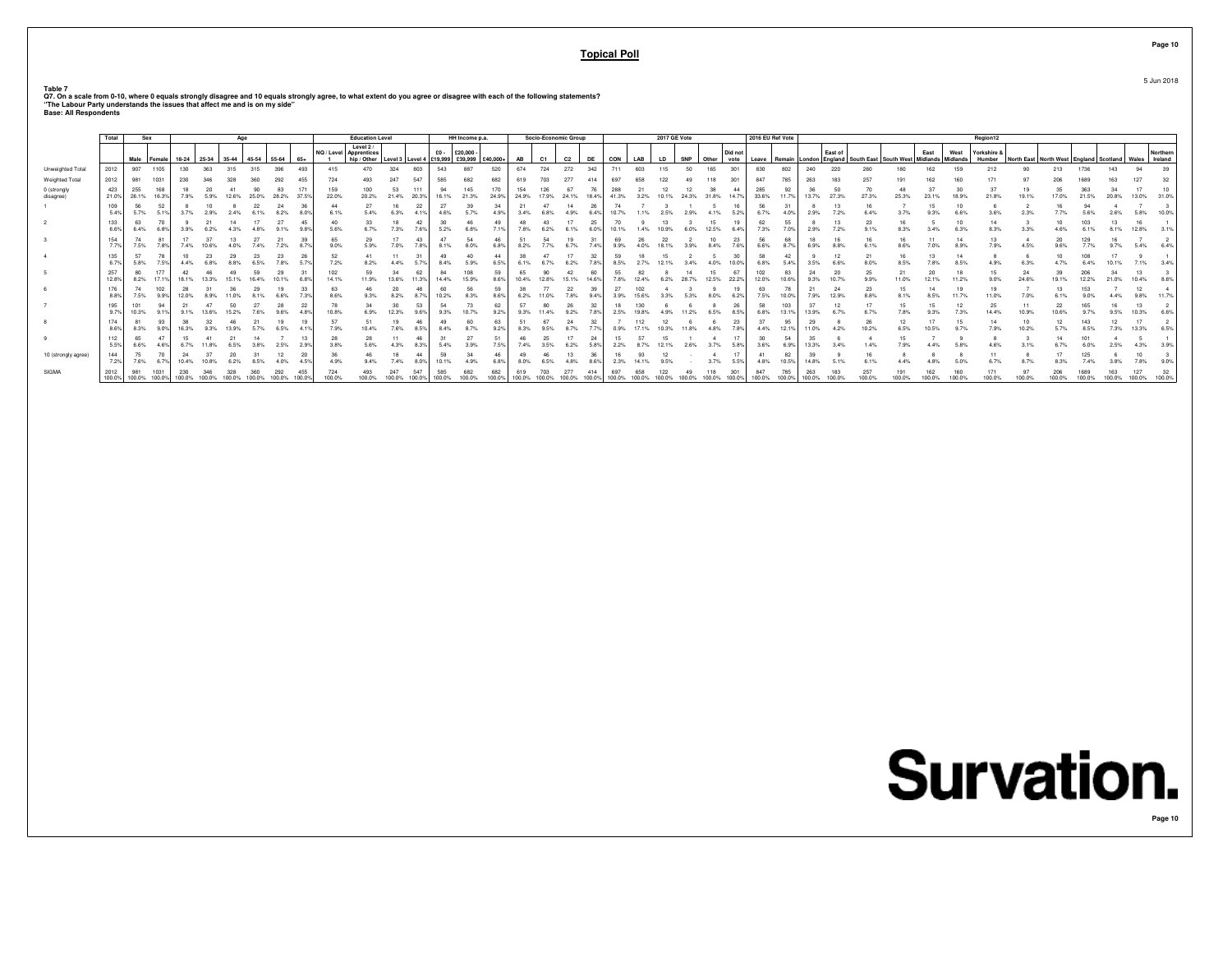Table 8<br>Q8. On a scale from 0-10, where 0 equals strongly disagree and 10 equals strongly agree, to what extent do you agree or disagree with each of the following statements?<br>"The Leave Campaign understood the issues that

|                          | Total        | Sex                                                            |              |       |      | Anc     |       |         |                |               | <b>Education Level</b>                              |            |        |        | HH Income p.a.                                                |        |           |                | <b>Socio-Economic Group</b> |               |              |               | 2017 GE Vote |            |        |                 | 2016 EU Ref Vote |               |       |            |                                                        |        |        |        | Region 12             |                                                                |        |        |                 |        |          |
|--------------------------|--------------|----------------------------------------------------------------|--------------|-------|------|---------|-------|---------|----------------|---------------|-----------------------------------------------------|------------|--------|--------|---------------------------------------------------------------|--------|-----------|----------------|-----------------------------|---------------|--------------|---------------|--------------|------------|--------|-----------------|------------------|---------------|-------|------------|--------------------------------------------------------|--------|--------|--------|-----------------------|----------------------------------------------------------------|--------|--------|-----------------|--------|----------|
|                          |              | Male Female 18-24 25-34 35-44 45-54 55-64                      |              |       |      |         |       |         | $-65+$         |               | Level 2/<br>NQ / Level   Apprentices<br>hip / Other |            |        | $E0 -$ | £20,000 -<br>Level 3   Level 4   £19,999   £39,999   £40,000+ |        | <b>AB</b> | C <sub>1</sub> | C <sub>2</sub>              | DE            | CON          | LAB           | LD           | <b>SNP</b> | Other  | Did not<br>vote | Leave            | Remain        |       | East of    | London England South East South West Midlands Midlands |        | East   | West   | Yorkshire &<br>Humber | North East   North West   England   Scotland   Wales   Ireland |        |        |                 |        | Northern |
| Unweighted Total         | 2012         | 907                                                            |              |       | 363  |         |       |         | 493            |               | 470                                                 | 324        | 803    | 543    | 887                                                           | 520    | 674       | 724            | 272                         | 342           | 711          | 603           |              |            | 165    | 301             | 830              | 802           |       | 220        | 260                                                    |        |        |        |                       |                                                                |        |        |                 |        |          |
| Weighted Total           | 2012         |                                                                |              |       |      |         |       |         |                |               |                                                     | 247        | 547    |        | 682                                                           |        |           |                |                             |               |              |               |              |            |        |                 |                  |               |       |            |                                                        |        |        |        |                       |                                                                |        |        |                 |        |          |
| 0 (strongly<br>disagree) | 356<br>17.7% | 174<br>17.8%                                                   | 182          |       |      |         |       |         | $19.2^{\circ}$ |               |                                                     | 22.5%      | 22.19  | 14.2%  |                                                               | 20.5%  |           |                |                             |               | 8.9%         |               |              |            |        |                 | 3.4%             |               |       |            |                                                        |        |        |        |                       |                                                                |        |        |                 |        |          |
|                          | 125<br>6.2%  | 59<br>6.0%                                                     | 6.4%         | 11.9% |      |         |       |         | 4.9%           |               | 6.6%                                                | 22<br>9.0% |        | 6.1%   | £ 1%                                                          |        | 5 1%      | 7.6%           | 4 7%                        |               | 4.0%         |               |              |            |        |                 | 1.4%             | 83<br>10.6%   |       | 12<br>6.8% |                                                        |        |        |        |                       |                                                                |        |        |                 |        | 5.5%     |
|                          | 5.6%         | 55<br>5.6%                                                     | 5.7%         | 6.9%  | 8 7% | 5.0%    | 3.4%  | 6.4%    | 20<br>4.4%     |               | 4.4%                                                | 5.3%       |        | 5.5%   | 43<br>6.4%                                                    | 32     | 6.8%      | 6.2%           | 3.4%                        |               | 3.5%         |               |              |            |        |                 | 2.4%             |               |       |            |                                                        |        |        |        |                       |                                                                |        |        |                 |        |          |
|                          | 123<br>6.1%  | 5.2%                                                           |              |       |      |         |       |         |                |               |                                                     |            |        | 6.2%   | 45<br>6.6%                                                    |        |           |                | 3.5%                        |               | 4.2%         |               |              |            |        |                 | 2.3%             |               |       |            |                                                        |        |        |        |                       |                                                                |        |        |                 |        |          |
|                          | 106<br>5.3%  | 4.3%                                                           | 6.2%         | 5.2%  | 3.6% | $R = 0$ | 5.5%  | $E + 9$ | 4.3%           | 5.3%          | 7.0%                                                | 4.8%       | 3.8%   | 6.4%   | 4.7%                                                          |        | 3.6%      | 6.8%           | 4.3%                        | 24            | 3.9%         | 4 2%          |              | 12.8%      |        |                 | 37<br>4.3%       |               | 2.9%  |            |                                                        |        |        |        |                       |                                                                |        |        |                 |        | 7 4%     |
|                          | 261<br>12.9% | 9.1%                                                           | 172<br>16.6% | 12.7% |      |         |       |         |                | 103<br>14.3%  |                                                     | 8.2%       | 13.3%  | 15.2%  |                                                               |        | 12.0%     |                | 14 4%                       |               |              |               |              |            |        |                 | 10 1%            | 10.7%         |       |            |                                                        |        |        |        |                       |                                                                |        |        |                 |        |          |
|                          | 143<br>7.1%  | 7.9%                                                           | 6.4%         | 4.3%  |      |         |       |         |                |               | 7.4%                                                | 7.4%       |        |        | 7.0%                                                          |        | 6.3%      |                |                             |               |              |               |              |            |        | 72%             |                  |               |       | 9.9%       |                                                        |        |        |        |                       |                                                                |        |        | 7C <sub>0</sub> | 4.3%   | 2.9%     |
|                          | 203<br>10.1% | 9.3%                                                           | 112<br>10.8% |       |      |         |       |         |                |               |                                                     | 10.6%      |        |        | 75                                                            |        |           |                |                             |               |              |               |              |            |        |                 | 133<br>15 7%     |               |       | 22         |                                                        |        |        |        |                       |                                                                |        |        |                 |        |          |
|                          | 206<br>10.2% | 115<br>11.8%                                                   |              |       |      | 10.7%   |       | 7.4%    | 11.0%          | 11.1%         | 10.5%                                               | 11.3%      | 8.5%   | 11.2%  | 8.8%                                                          | 10.8%  | 11.3%     | 7.9%           | 10.8%                       |               | 105<br>15 1% |               |              |            |        | 4 4%            | 144<br>17.0%     |               | 13.5% | 10.7%      |                                                        |        | 10.1%  | 10.5%  |                       |                                                                |        |        |                 |        | 10.8%    |
|                          | 119<br>5.9%  | 63<br>6.4%                                                     | 5.5%         |       |      |         |       |         |                |               |                                                     | 4.2%       | 5.3%   | 5.5%   | 4.9%                                                          |        | 7.1%      |                | 7.3%                        |               | 8.3%         |               |              |            |        |                 |                  |               |       | 7.1%       |                                                        |        |        |        |                       |                                                                |        |        |                 |        |          |
| 10 (strongly agree)      | 257<br>12.8% | 164<br>16.7%                                                   | 9.0%         | 5.0%  |      | 6.6%    | 12.0% | 17.3%   | 19.2%          | 107<br>14.8%  | 11.7%                                               | 12.3%      | 11.3%  | 10.9%  | 14.4%                                                         | 12.7%  | 15.1%     | 10.5%          | 18.0%                       |               | 21.3%        |               |              |            |        | 5.2%            | 210<br>24.8%     | 3 1%          | 18.4% | 9.3%       | 14.6%                                                  | 16.8%  | 11.8%  | 9.0%   |                       |                                                                | 8.8%   | 13.2%  |                 | 14.2%  | 15.4%    |
| SIGMA                    | 2012         | 100.0% 100.0% 100.0% 100.0% 100.0% 100.0% 100.0% 100.0% 100.0% |              |       |      |         |       |         |                | 724<br>100.0% | 100.0%                                              | 100.0%     | 100.0% | 100.0% | 682<br>100.0%                                                 | 100.0% | 100.0%    | 100.0%         | 100.0%                      | 100.0% 100.0% |              | 100.0% 100.0% |              |            | 100.0% | 100.0%          | 100.0%           | 100.0% 100.0% |       | 100.0%     | 100.0%                                                 | 100.0% | 100.0% | 100.0% | 100.0%                | 100.0%                                                         | 100.0% | 100.0% | 100.0%          | 100.0% | 100.0%   |

# **Survation.**

**Page 11** 5 Jun 2018

**Page 11**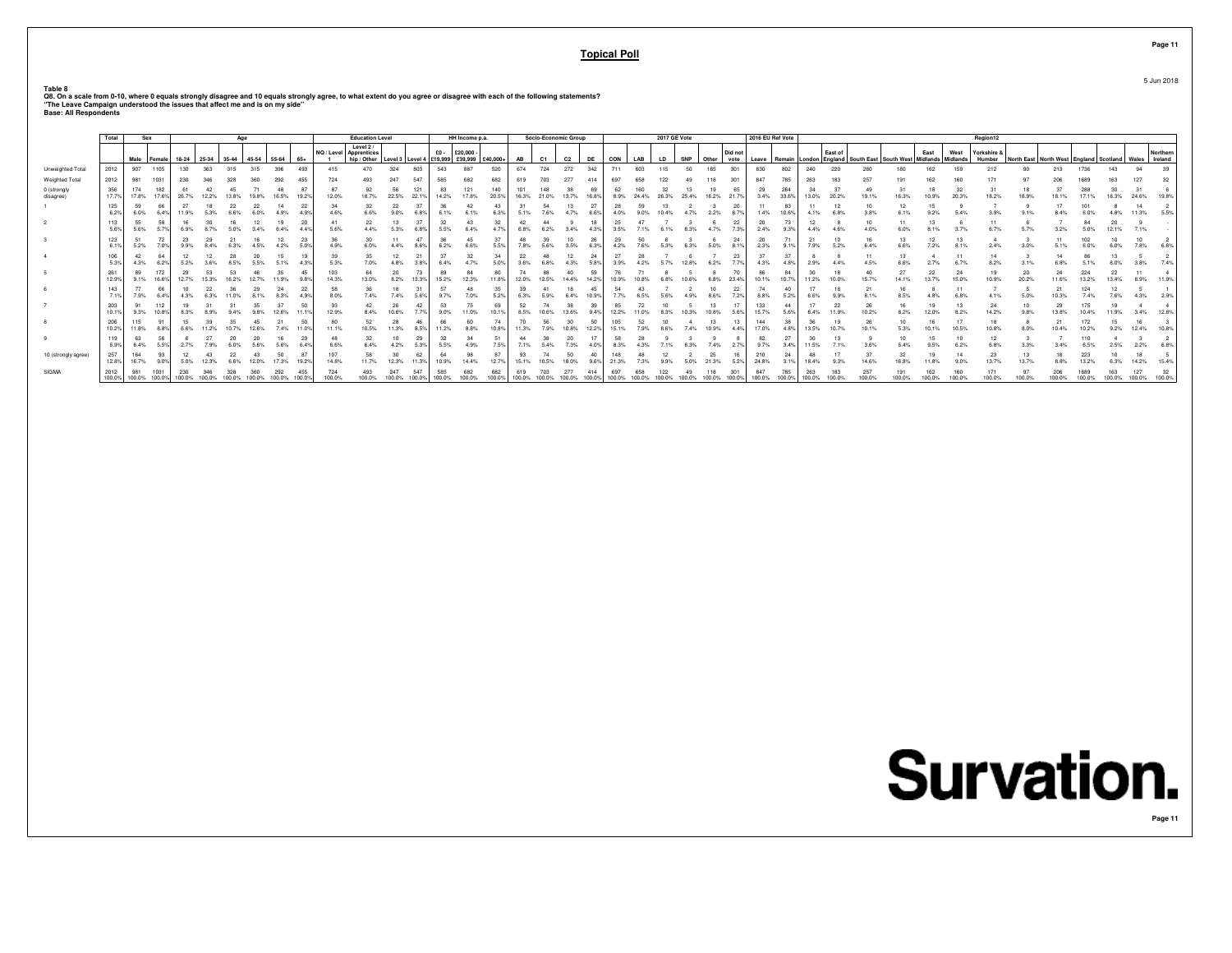5 Jun 2018

**Page 12**

Table 9<br>Q9. On a scale from 0-10, where 0 equals strongly disagree and 10 equals strongly agree, to what extent do you agree or disagree with each of the following statements?<br>"The Remain Campaign understood the issues tha

|                          | Total        |                                                  | Sex<br>Aae   |                   |       |       |             |               |                |              | <b>Education Level</b>                                                                               |        |        |        | HH Income p.a. |        |           |              | Socio-Economic Group |               |       |               | 2017 GE Vote |            |       |                 | 2016 EU Ref Vote |               |               |                    |                       |        |                           |        | Region12              |                                                                |        |        |        |       |          |
|--------------------------|--------------|--------------------------------------------------|--------------|-------------------|-------|-------|-------------|---------------|----------------|--------------|------------------------------------------------------------------------------------------------------|--------|--------|--------|----------------|--------|-----------|--------------|----------------------|---------------|-------|---------------|--------------|------------|-------|-----------------|------------------|---------------|---------------|--------------------|-----------------------|--------|---------------------------|--------|-----------------------|----------------------------------------------------------------|--------|--------|--------|-------|----------|
|                          |              | Male Female                                      |              | 18-24 25-34 35-44 |       |       | 45-54 55-64 |               | $65+$          |              | Level 2/<br>NQ / Level Apprentices<br>hip / Other   Level 3   Level 4   £19,999   £39,999   £40,000+ |        |        | $E0 -$ | £20,000 -      |        | <b>AB</b> | C1           | C <sub>2</sub>       | DE            | CON   | LAB           | LD           | <b>SNP</b> | Other | Did not<br>vote | Leave            | Remain        | Londor        | East of<br>England | South East South West |        | East<br>Midlands Midlands | West   | Yorkshire &<br>Humber | North East   North West   England   Scotland   Wales   Ireland |        |        |        |       | Northern |
| Unweighted Total         | 2012         | 907                                              |              |                   | 363   |       |             | 396           | 493            |              |                                                                                                      | 324    | 803    | 543    | 887            | 520    | 674       | 724          | 272                  | 342           | 711   | 603           |              |            | 165   | 301             | 830              | 802           | 240           | 220                |                       |        |                           |        |                       |                                                                |        |        |        |       |          |
| Weighted Total           | 2012         | 981                                              |              |                   |       |       |             |               |                |              |                                                                                                      |        |        |        |                |        |           |              |                      |               |       |               |              |            |       |                 |                  |               |               |                    |                       |        |                           |        |                       |                                                                |        |        |        |       |          |
| 0 (strongly<br>disagree) | 351<br>17.4% | 206<br>21.0%                                     | 145<br>14.1% |                   |       |       |             |               |                | 20.3%        |                                                                                                      |        | 12.9%  |        | 133            |        |           |              |                      |               |       |               |              |            |       |                 | 290              |               |               |                    |                       |        |                           |        |                       |                                                                |        |        |        | 12.6% | 27.9%    |
|                          | 95<br>4.7%   | 48<br>4.9%                                       |              |                   |       |       |             |               |                |              |                                                                                                      |        |        |        |                |        |           |              | 4.5%                 |               |       |               |              |            |       |                 |                  |               |               |                    |                       |        |                           |        |                       |                                                                |        |        |        |       |          |
|                          | 133<br>6.6%  | 60<br>6.1%                                       | 7.1%         |                   |       | 6.5%  |             | 6.8%          | 6.0%           |              | 7 1%                                                                                                 | 4.0%   | 5.2%   |        | 5.6%           |        | 6.5%      | 51<br>7.3%   | 5.6%                 | 26            | 9.3%  |               |              |            |       | 7.2%            | 100              |               | 5.1%          |                    |                       |        |                           |        |                       |                                                                |        |        |        |       |          |
|                          | 131<br>6.5%  | 57<br>5.8%                                       | 7.2%         |                   |       |       |             |               |                |              |                                                                                                      |        |        |        |                |        | 5.3%      | 6.0%         |                      |               |       |               |              |            |       |                 |                  |               |               |                    |                       |        |                           |        |                       |                                                                |        |        |        |       |          |
|                          | 145<br>7.2%  | 63<br>6.4%                                       | 7.9%         | 6.6%              | 11.0% | 8.9%  | 4.9%        | 5.5%          | 29<br>6.3%     |              | 7.0%                                                                                                 | 7.4%   | 5.7%   | 8.9%   | 9.0%           |        | 7.1%      | 52<br>7.4%   | 22<br>7.8%           | 6.5%          | 5.6%  |               |              |            |       | 25<br>8.4%      | 54<br>6.4%       | 58<br>7.3%    | 4.2%          | 6.4%               |                       | 7 7%   |                           | 1 E ON |                       |                                                                |        |        |        |       |          |
|                          | 314<br>15.6% | 11.3%                                            | 203<br>19.6% |                   |       |       |             |               | $10.5^{\circ}$ | 126<br>17.4% |                                                                                                      | 14.5%  | 12.2%  | 17.7%  | 13             |        | 11 7%     | 105<br>15.0% | 16.0%                | 221           | 12.4% |               |              |            |       |                 | 107<br>12.7%     | 14.8%         | 11.0%         | 12.5%              |                       |        |                           |        |                       |                                                                |        |        |        |       |          |
|                          | 136<br>6.8%  | 65<br>6.6%                                       |              |                   |       |       |             |               |                | 6.2%         |                                                                                                      |        |        | 6.8%   |                | 7 2%   | 6.6%      | E1<br>7.3%   | 4.8%                 | 7.5%          | 5.0%  |               |              |            |       | 9.5%            | 3.6%             | 8.2%          | 5.3%          |                    |                       |        |                           |        |                       |                                                                |        |        |        | 7.2%  | 11.7%    |
|                          | 193<br>9.6%  | 96<br>9.8%                                       | $Q$ $EQ$     |                   |       |       |             |               |                |              |                                                                                                      |        | 12.3%  | 8.2%   | 69             |        | 9.4%      |              | 8.7%                 |               | 8.0%  |               |              |            |       |                 | 3.7%             | 123<br>15.6%  |               |                    |                       |        |                           |        |                       |                                                                |        |        |        |       |          |
|                          | 188<br>9.4%  | 102<br>10.4%                                     | 8.3%         | 10.5%             | 10.0% | 10.5% |             | 8.4%          | 8.3%           | 6.4%         |                                                                                                      | 10.7%  |        | 7.0%   | 63<br>9.2%     |        |           | 10.1%        | 23<br>8.1%           | 5.3%          | 6.3%  | 12.5%         |              |            |       | 6.8%            | 25<br>3.0%       | 130<br>16.6%  | 12.6%         | 10.3%              |                       | 7.5%   |                           |        |                       |                                                                |        |        |        | 10.1% | 15.0%    |
|                          | 129<br>6.4%  | 67<br>6.8%                                       |              |                   |       |       |             |               |                | 6.3%         |                                                                                                      | 6.5%   | 7.2%   | 3.8%   |                |        |           |              |                      |               |       |               |              |            |       |                 | 3.8%             | 80<br>10.2%   |               |                    |                       |        |                           |        |                       |                                                                |        |        |        |       |          |
| 10 (strongly agree)      | 198<br>9.8%  | 106<br>10.8%                                     | 8.9%         | 19.2%             | 10.1% | 8.8%  |             | 6.2%          | 7.6%           | 4.8%         |                                                                                                      | 11.0%  | 14.5%  | 9.5%   | 7.8%           | 11.9%  |           | 9.2%         | 9.3%                 | 8.4%          | 5.9%  |               | 22.0%        |            |       | 5, 1%           | 28<br>3.3%       | 146<br>18.6%  | 18.8%         | 7.9%               | 9.3%                  | 10.6%  |                           |        |                       |                                                                | 9.3%   |        | 10.8%  | 10.6% | 5.7%     |
| SIGMA                    | 2012         | 981<br>100.0% 100.0% 100.0% 100.0% 100.0% 100.0% |              |                   |       |       | 100.0%      | 100.0% 100.0% |                | 100.0%       | 100.0%                                                                                               | 100.0% | 100.0% | 100.0% | 682<br>100.0%  | 100.0% | 100.0%    | 100.0%       | 100.0%               | 100.0% 100.0% |       | 100.0% 100.0% |              | 100.0%     |       | 100.0%          | 100.0%           | 785<br>100.0% | 263<br>100.0% | 183<br>100.0%      | 100.0%                | 100.0% | 100.0%                    | 100.0% | 100.0%                | 100.0%                                                         | 100.0% | 100.0% | 100.0% |       |          |